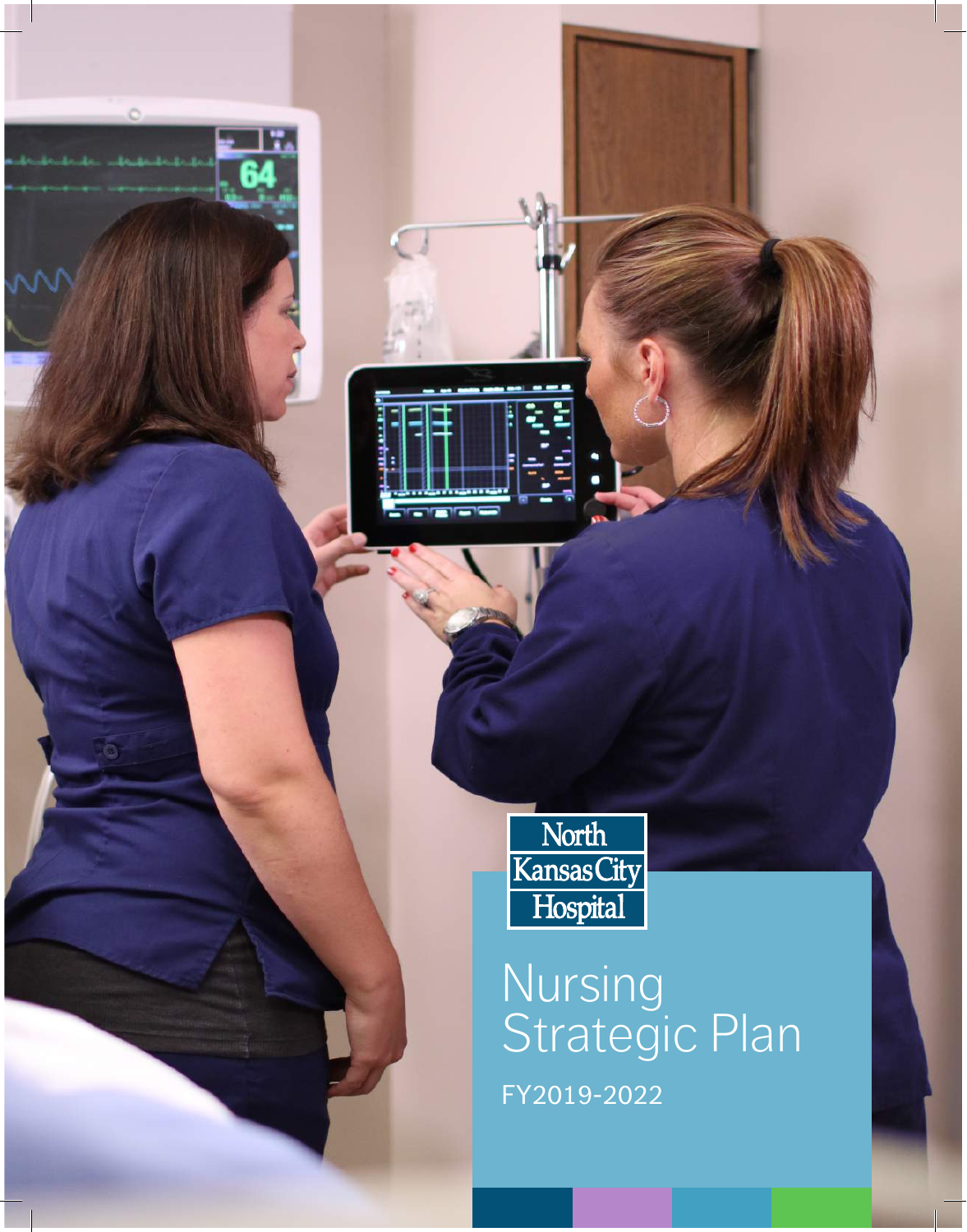The Nursing Strategic Plan, created in collaboration between clinical care nurses and nurse leaders, sets our proactive course for the next three years. It defines our goals and our strategies for achieving them. It also recaps the milestones and accomplishments we've achieved.

Since our last strategic plan, we:

- Exceeded national benchmarks for Patient Experience, Patient Outcomes and RN satisfaction the majority of the time in the majority of practice areas
- Had a successful Joint Commission Survey
- Expanded Calm-P training
- Implemented the Security Assistance Needed policy and procedures
- Earned accreditation for our heart failure program
- Celebrated with Home Health staff for obtaining the Premier Provider Award for being among the top 5% in the nation for patient satisfaction
- Strongly participated in the 2017 March of Dimes Nurse of the Year Awards with more than 60 nominations, three of which were recognized as Nurse of the Year in their category
- Honored 29 DAISY Award® winners

This year, we plan to complete the upgrade of our nurse call system and receive accreditation for our stroke program. With these accomplishments and our desire to advance the profession, our Nursing Division has created a practice environment worthy of the prestigious Magnet® designation. We will continue to progress through a shared vision and goal setting.

Please take time to read our updated strategic plan and familiarize yourself with our goals and strategies. By working together toward continued excellence in patient outcomes, patient experience and nursing practice, we can achieve core excellence, which benefits our patients, our organization and ourselves. Thank you for your commitment to nursing. Your contributions are truly a significant part of the positive difference we make.

Sincerely,

Darah Oakley

Sarah Oakley, RN, MSN, NEA-BC Chief Nursing Officer

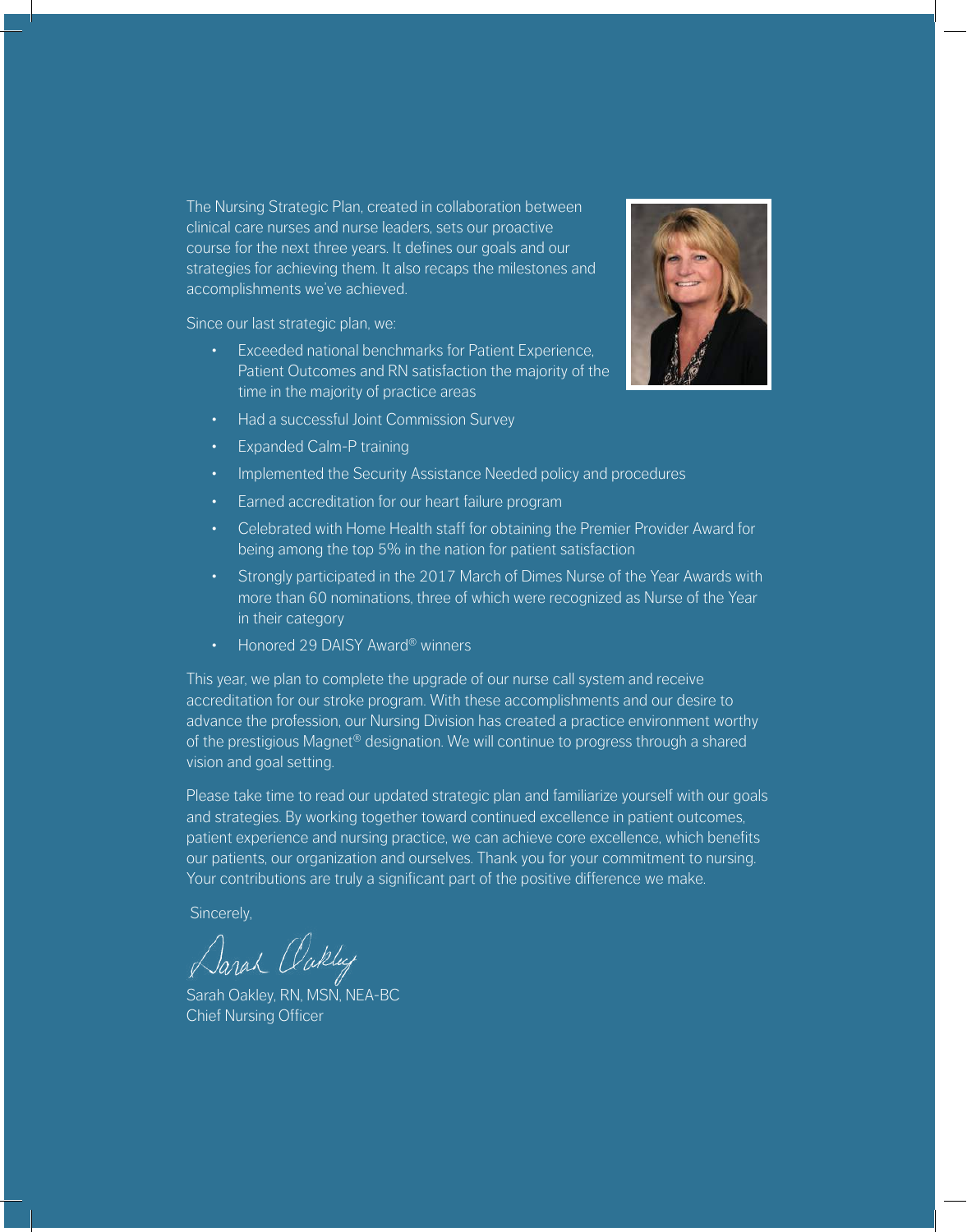# Our Process

The Nursing Strategic Plan aligns with North Kansas City Hospital's Strategic Plan. Both documents focus on being the employer of choice, the provider of choice, meeting the needs of our community and ensuring the hospital's financial stability.

### Our Practice Model

In 2017, we revised our professional practice model to reflect contemporary nursing practices throughout our organization. The PPM illustrates how nurses practice, collaborate, communicate and develop professionally to provide the highest quality of care for our patients.

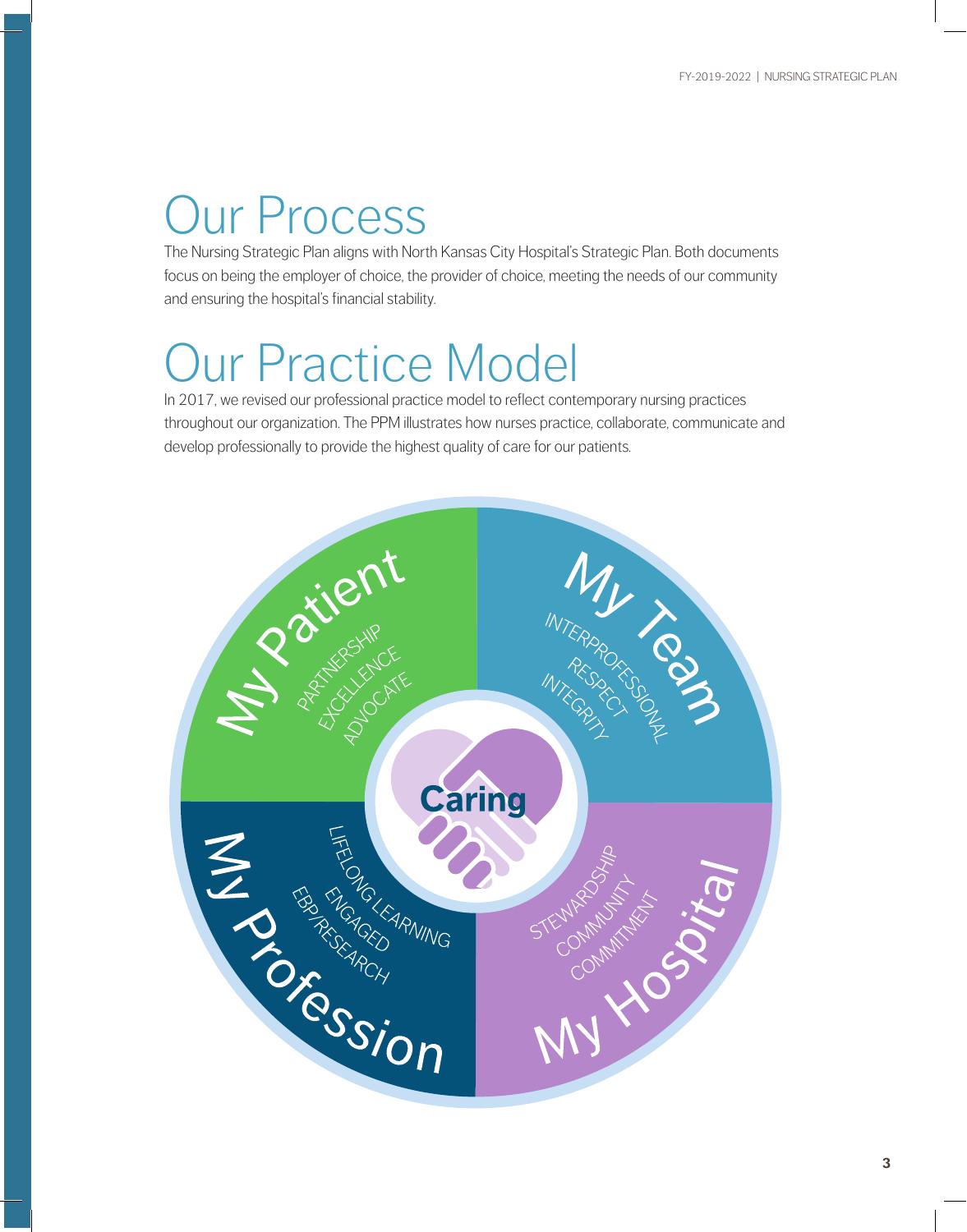## Our Care Delivery System

NKCH nurses practice using a patient- and family-centered care delivery system. This approach is grounded in mutually beneficial partnerships among patients, families and healthcare professionals. It drives the planning, delivery and evaluation of the care we provide. Patient- and family-centered care is guided by four principles: Dignity and Respect, Information Sharing, Participation and Collaboration.

## Our Vision

We provide exceptional care to every life we touch by following the highest standards of nursing ethics.

# Our Commitment

We strive for continuous improvement of our practice environment and ourselves through ongoing learning and professional development. We're dedicated to active involvement in shared governance, nursing research and supporting each other. We also strive to create an environment that continually questions our practice, adds new knowledge to our profession, and shares in decision-making and accountability.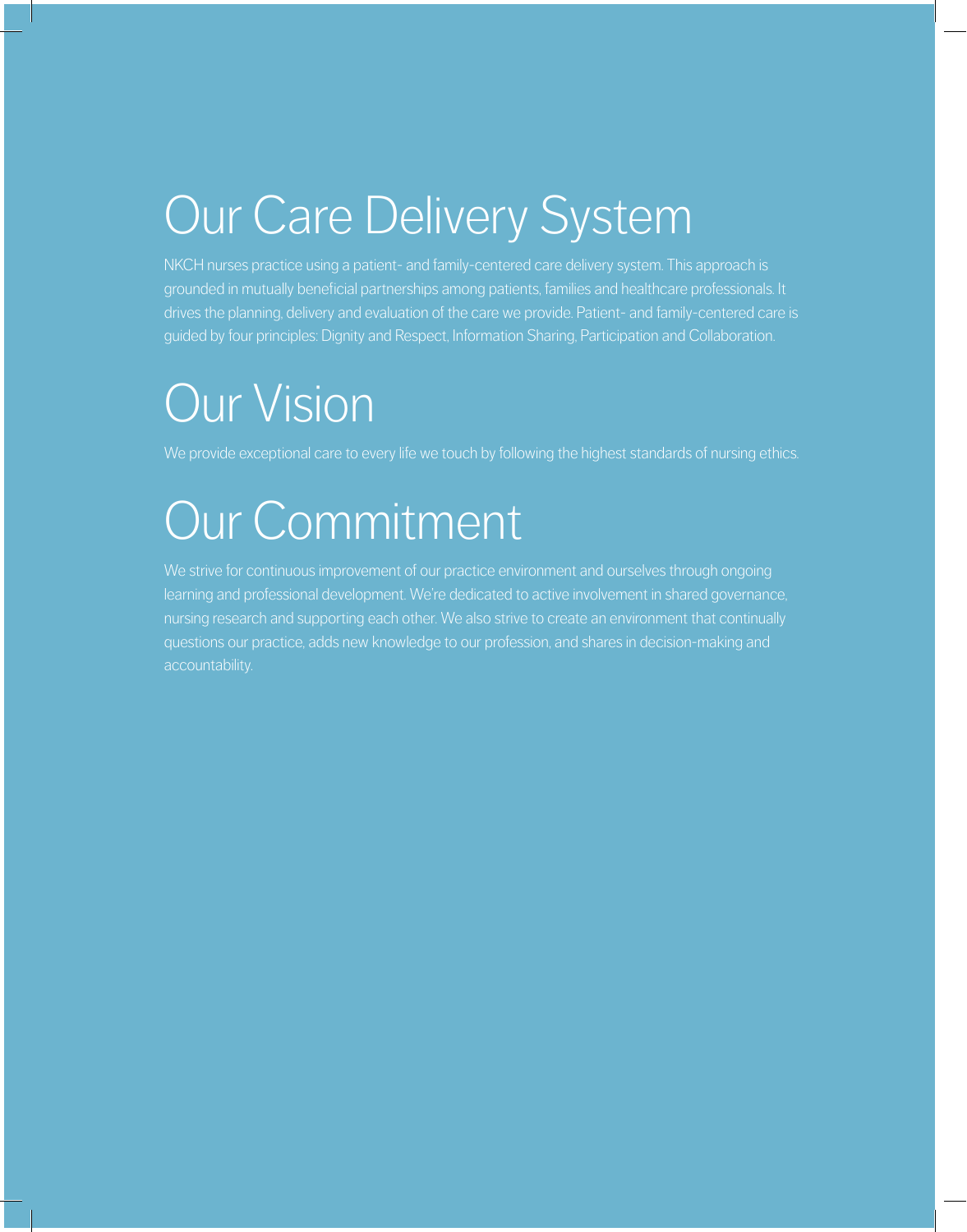## Shared Governance

North Kansas City Hospital's Shared Governance model encourages nurses to express and manage their practice with a higher level of professional autonomy and collaboration.

Shared Governance establishes principles of professional engagement and encourages ownership in decisions affecting practice, quality and competence. It creates a decision-making partnership between staff and management, increases staff and patient satisfaction, and supports collaboration between direct care nurses and nurse leaders.

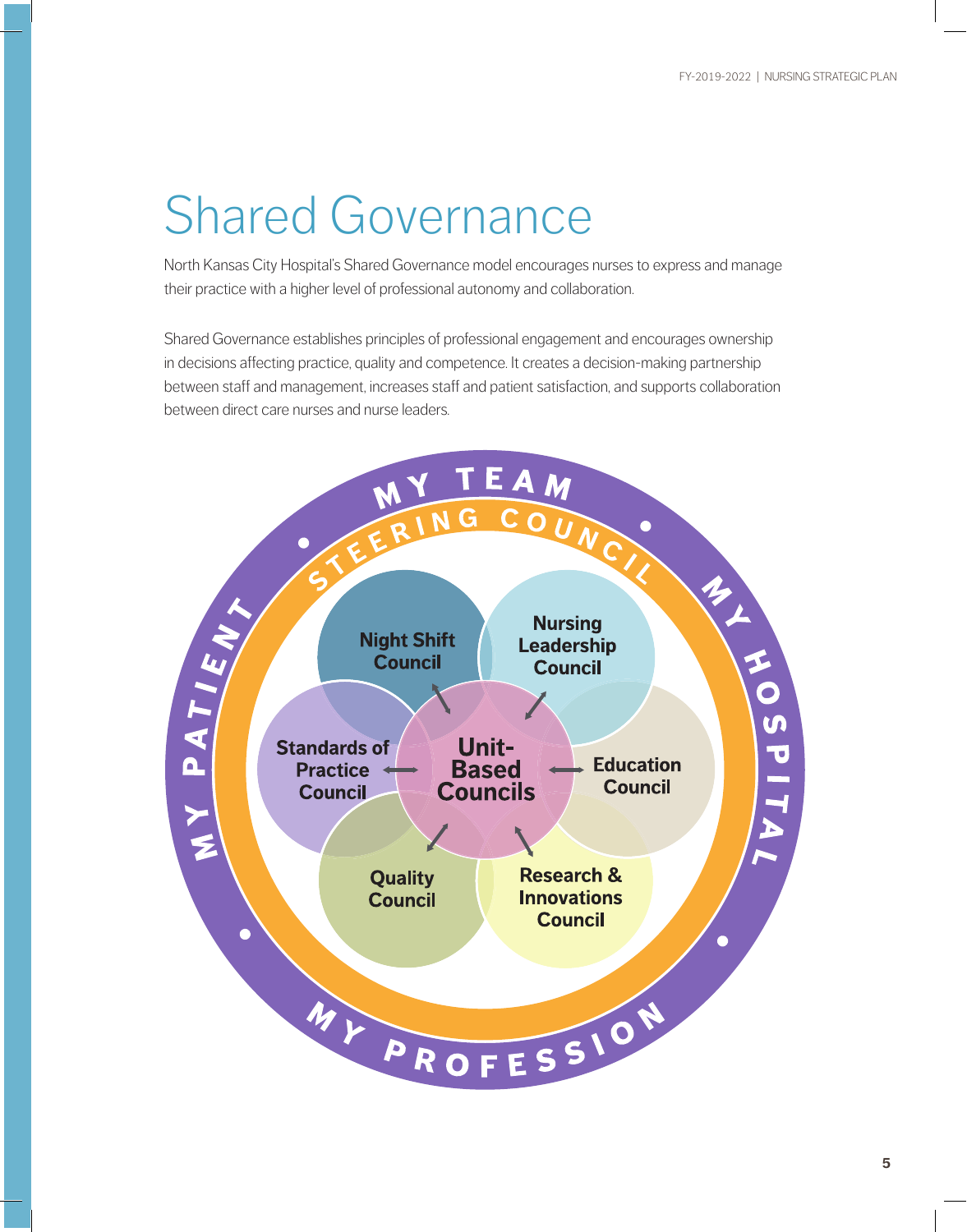# Core Excellence AREAS OF STRATEGIC FOCUS

The Division of Nursing, through its shared governance structure and multidisciplinary collaboration, directs its resources toward achieving core excellence in patient care, patient experience and the practice environment. We align our nursing goals with the quality and outcome goals set by North Kansas City Hospital's Board of Trustees, and we address the priority areas identified by clinical nurses and nurse leaders.

In addition to core excellence, these goals reflect a strategic focus on financial stability; tools and resources for nursing practice; and nurse involvement in promoting community health.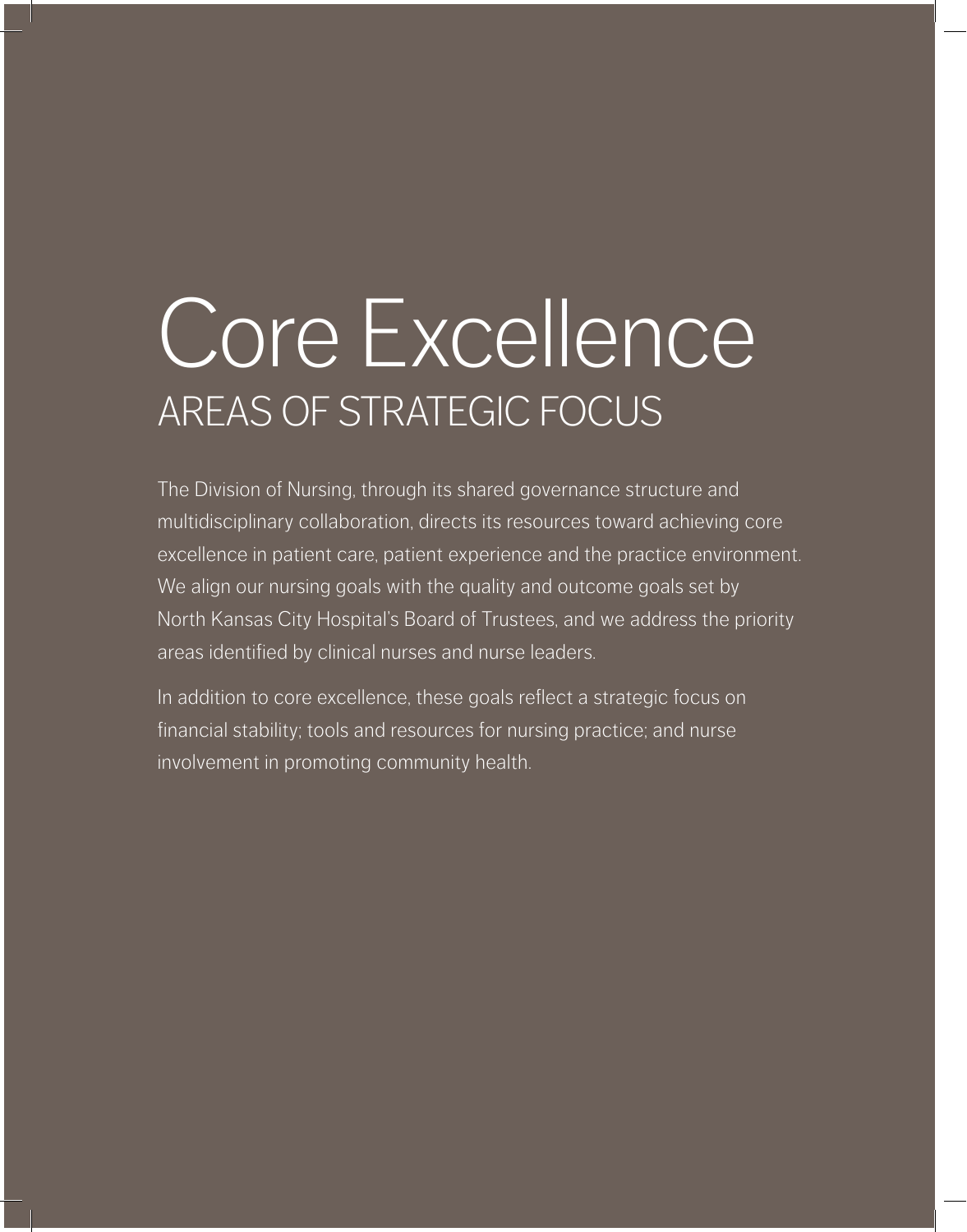#### Excellence in Outcomes of Patient Care

Excellence in patient outcomes is evidenced by consistently exceeding national benchmarks for rates of hospital-acquired infections, wounds and falls. It includes achieving hospital goals for quality, safety, accreditation, regulatory compliance and financial stewardship. Our registered nurses promote and improve the health of our community — a critical outcome for our nurses and organization.



Outperform the National Database of Nursing Quality Indicators benchmark scores for the nursesensitive indicators.

Meet or exceed the CMS Sepsis Core Measure national benchmark for bundle compliance.

Achieve the Board of Trustees' annual goals for quality outcomes and patient safety.

Conduct at least two IRC-approved nursing research projects annually.

Ensure all organization-level committees involved with patient safety, quality and outcomes have at least one direct care RN appointee.

Increase RN community volunteerism, both in the hours volunteered and the percentage of RNs who participate in volunteer opportunities.

Support 100% participation of nurse leaders in health-related, nonprofit community service annually.

Improve care delivery to patients with acute psychiatric and/or substance abuse withdrawal symptoms through increased education and preparation of clinical nurses who regularly interact with those patient populations.

Hardwire patient- and family-centered care.



Evaluate current practice for gaps, and hardwire evidence-based best practice projects as indicated (nursing units).

- Use nationally recommended "bundles" such as CAUTI, VAE, CLABSI and Sepsis.
- Perform hourly safety rounds.
- Conduct bedside shift reports.
- Implement best-practice fall prevention strategies (No pass zone, low beds, etc.)
- Optimize white board use.

Continue engaging clinical staff in conducting performance improvement and EBP projects.

Continue highlighting nursing quality unit-based projects, successes and innovations.

Implement ePortfolio™ to track RN community service.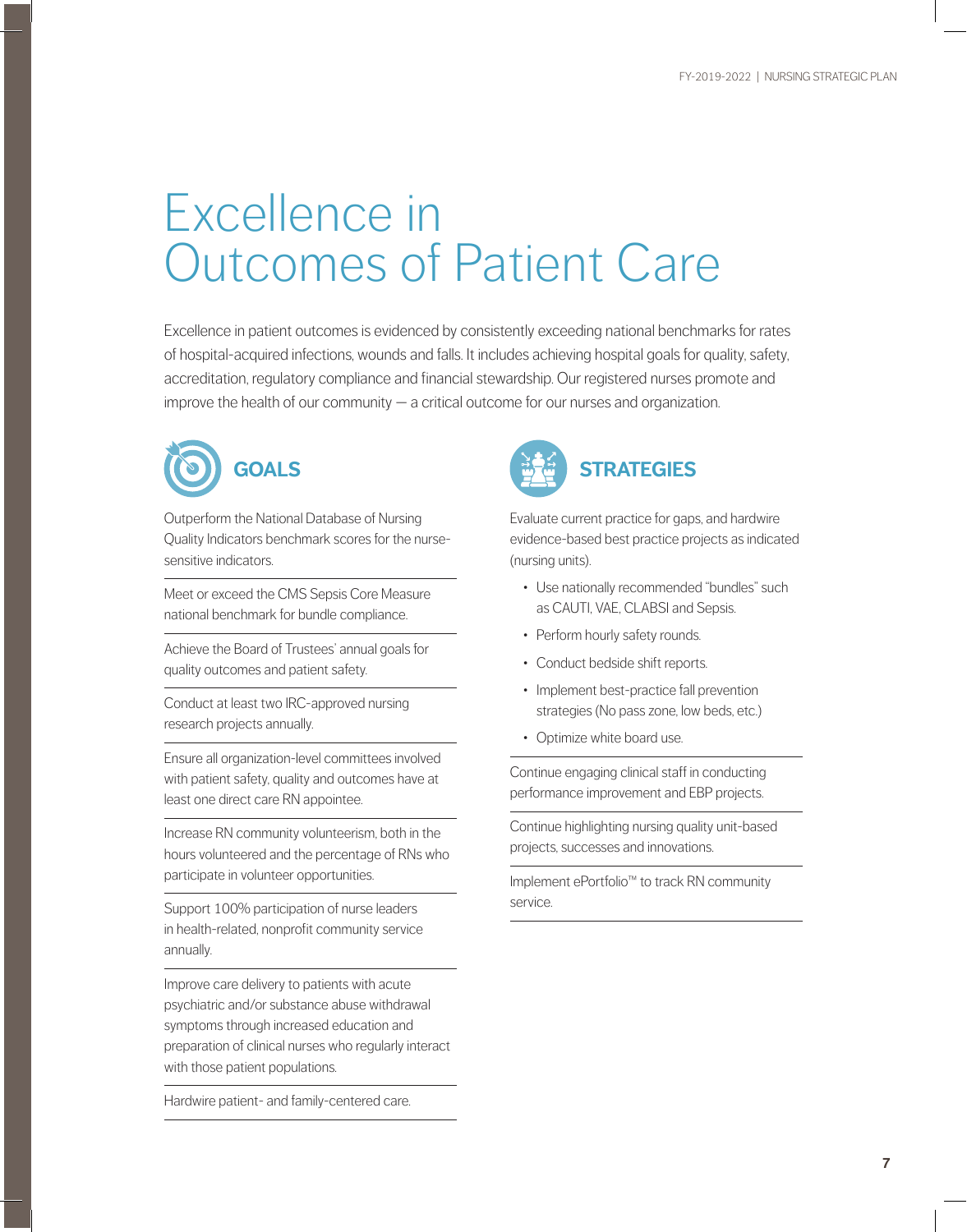#### Excellence in the Patient Experience

Excellence in the patient experience is evidenced by consistently exceeding national benchmarks for nursing patient satisfaction measures and by achieving the Board of Trustees' goals for overall patient satisfaction.



Outperform national benchmarks for nursesensitive patient satisfaction measures.

Achieve the Board of Trustees' annual goals for overall patient satisfaction (division level).

Implement leader rounding at all levels (patient care supervisor, director, senior director and vice president).

Improve discharge process.

Support and extend Language of Caring principles.

Increase clinical nurse participation in the development and implementation of systems and processes that reduce the 30-day patient readmission rate.



Promote quiet time use.

Improve the discharge planning process by implementing interprofessional huddles.

Evaluate patient education software/depart process.

Implement proactive discharge planning measures.

Improve discharge planning coordination.

Increase transparency and understanding of efficiency and outcome measures (VBP, HAC, NDNQI, Press Ganey, etc.)

Ensure clinical nurse participation on the Patient Experience Advisory Council.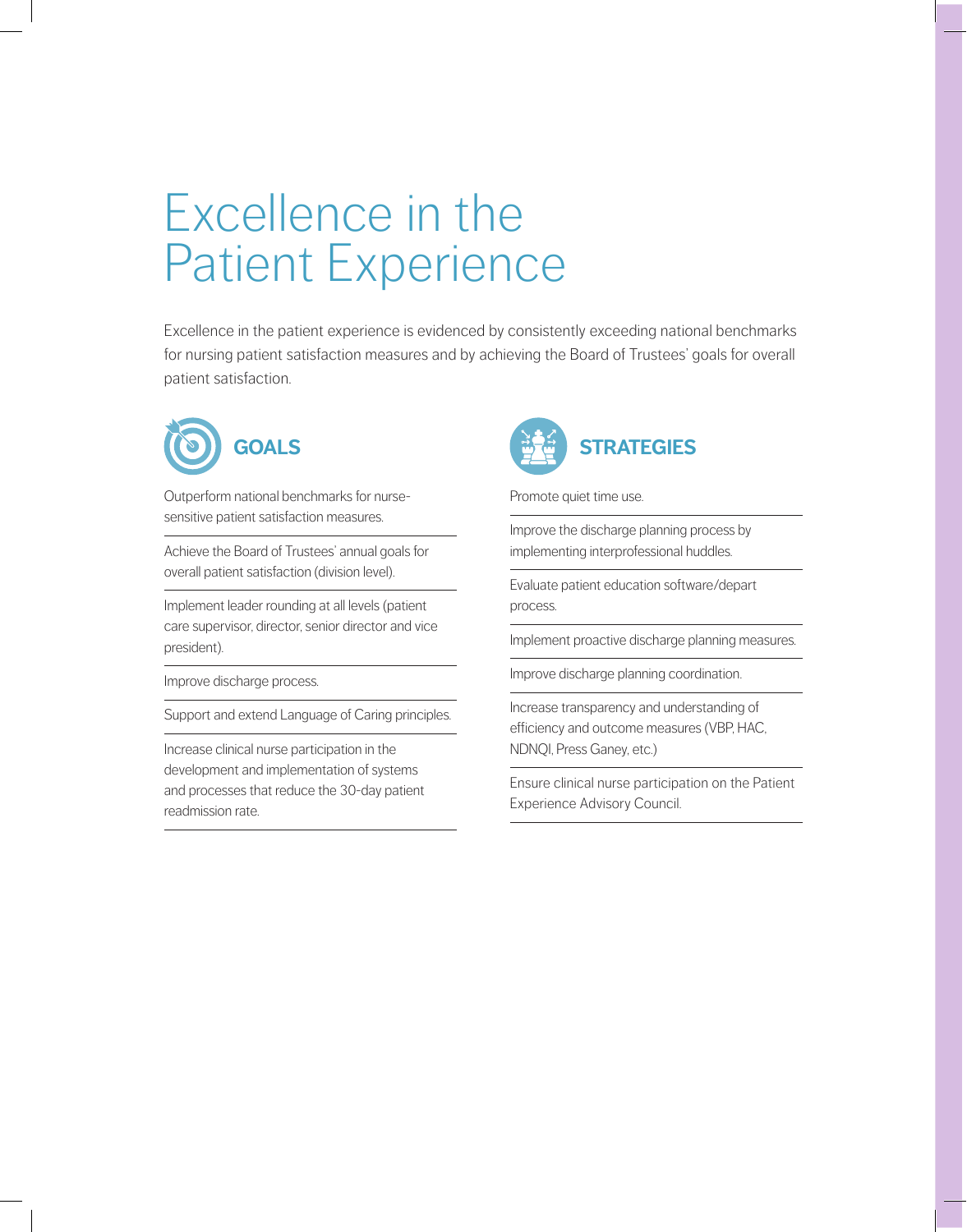Say it with heart!

Heart-Head-Heart The Practice of Presence Acknowledging Feelings Showing Caring Nonverbally Explaining Positive Intent The Blameless Apology The Gift of Appreciation Say It Again with Heart From Good to Great

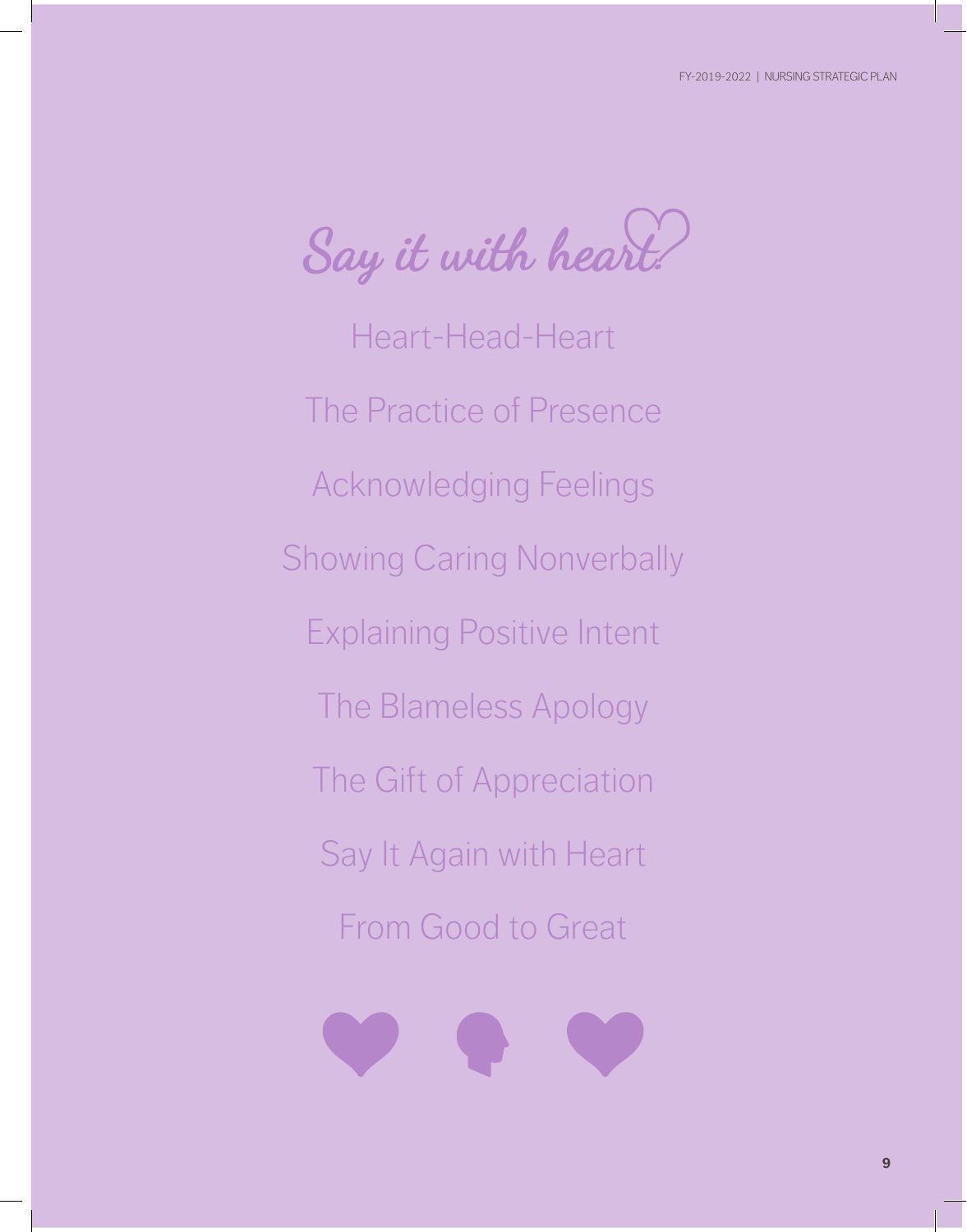#### Excellence in Nursing Practice and the Practice Environment

Excellence in nursing practice and the practice environment is evidenced by consistently exceeding national benchmarks for RN satisfaction, implementing EBPs, ensuring an effective shared governance structure, and contributing new knowledge to nursing through research.



Achieve 90% participation in RN satisfaction surveys.

Outperform the NDNQI benchmark scores for RN satisfaction.

Achieve the Board of Trustees' annual goals for 1) employee satisfaction based on the percentage of employees who take the survey, and 2) for the hospital's mean score to be at or above the national norm (unit and hospital level).

Reach staffing levels of at least the 50th percentile for our NDNQI comparison group for at least 75% of the benchmarked quarters (unit level).

Maintain a Magnet-controllable RN turnover rate below 5% (division level).

Decrease nursing work-related injuries by 5% or more (measured by cost) by 2022.

Fill at least 85% of shared governance unit and global council RN representative seats each year. Create an environment rich in meaningful recognition through programs and activities that acknowledge the contributions of nurses (monthly DAISY Award, team DAISY Award, March of Dimes, Certification Day, Nurses Day, etc.).

Nominate at least 20 RNs for the March of Dimes Nurse of the Year Awards each year.

Increase the percentage of professionallycertified registered nurses among those eligible by an average of 2% per year over three years. Once percentage is >51%, then the goal is to maintain a >50% certification rate.

Support structures and processes that help attain and/or maintain Magnet designation.

Provide ongoing support to promote an 80% BSN workforce by 2020.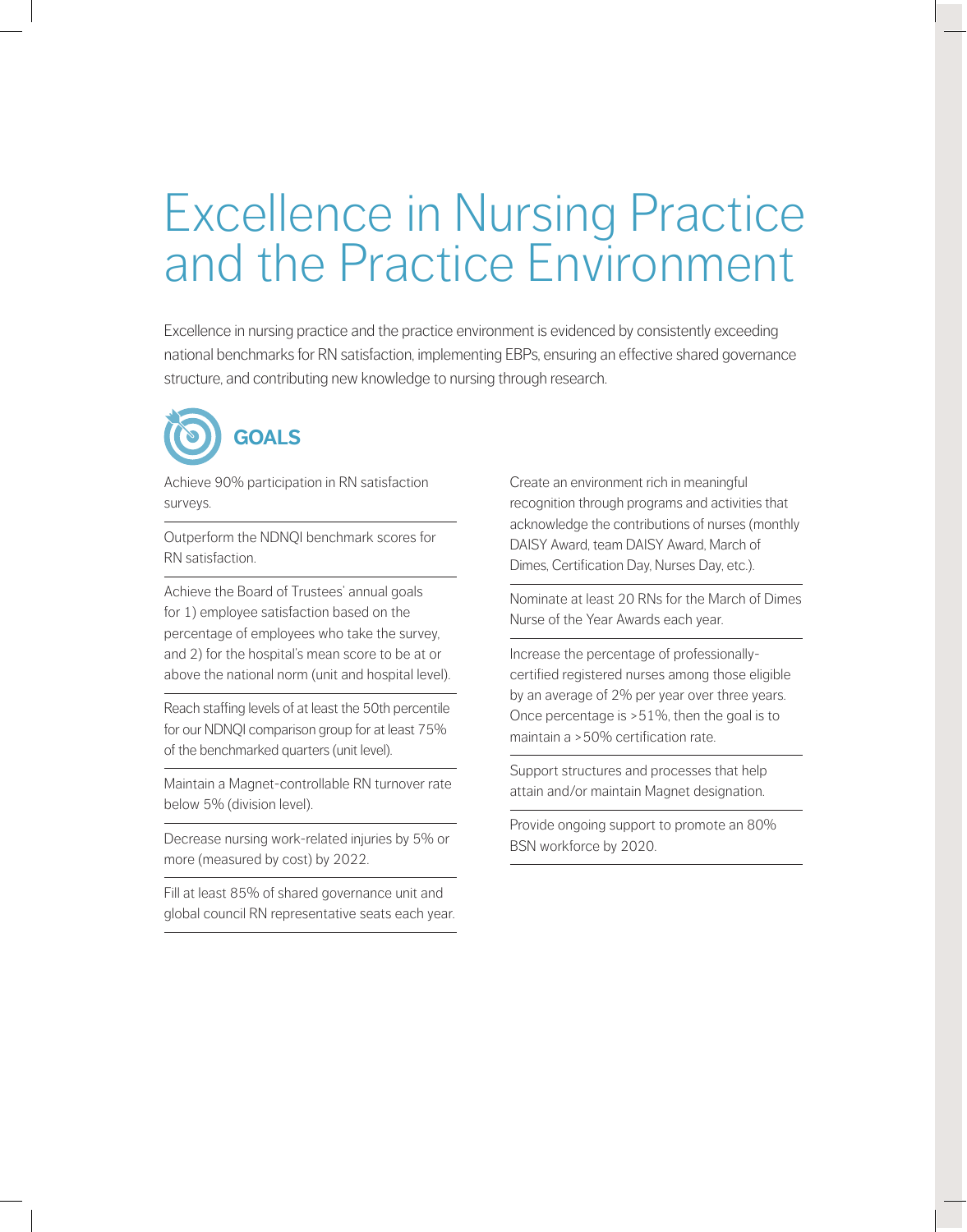

Encourage participation in the Career Advancement ladder.

Continue the Bedside Leaders and Level Up programs.

Continue the Nurse Residency program.

Support unit certification goals (strategies by unit).

Budget for direct care nurses to attend educational opportunities (unit level).

Ensure uninterrupted meals for the majority of shifts.

Support hourly rounding so nurses have more time at the bedside/fewer call lights.

Replace the Nurse Call system.

Include direct care RN input on technology strategy and evaluation.

Implement and evaluate technology tools and workflow based on the expertise and feedback of direct care nurses.

Expand Calm-P offerings.

Reduce injuries to nurses and patients by implementing the American Nurses Association's Safe Lifting and Mobility Standards.

Improve the process for direct care RN peer review.

Strengthen shared governance at the global and unit-based council levels.

Optimize software to improve acuity-based assignment decisions.

Communicate staffing strategies and successes.

Support the application and award process, and support one nonprofit nursing humanitarian/ healthcare trip or local activity per year.